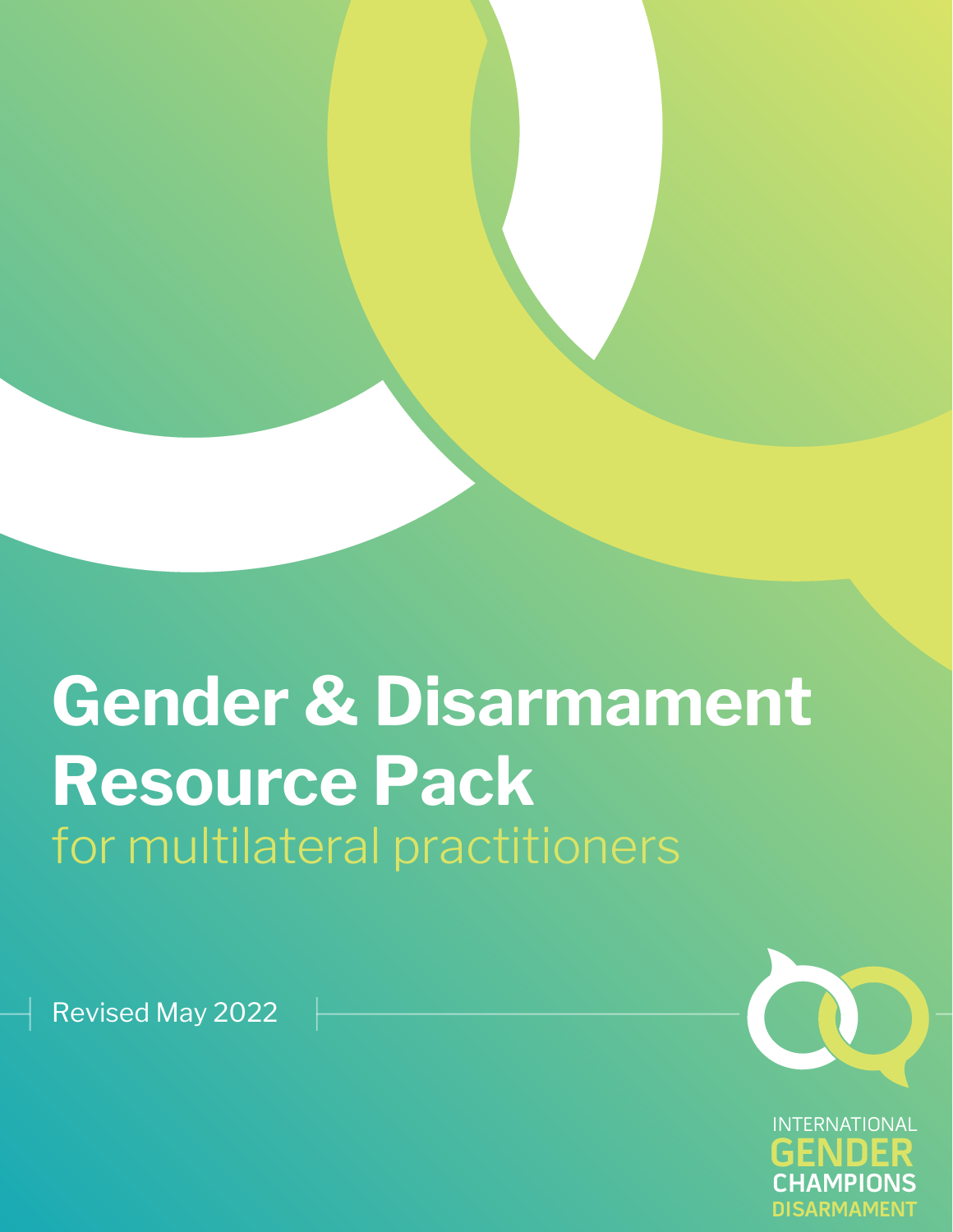

## **International Gender Champions Disarmament Impact Group**  ABOUT THE

The Impact Group seeks to promote dialogue, shared knowledge and the pursuit of concrete opportunities to advance gender-responsive action within disarmament processes.

The Impact Group is co-chaired by the Ambassadors of Australia, Ireland, Namibia and the Philippines, and the Director of UNIDIR.

#DIsarmG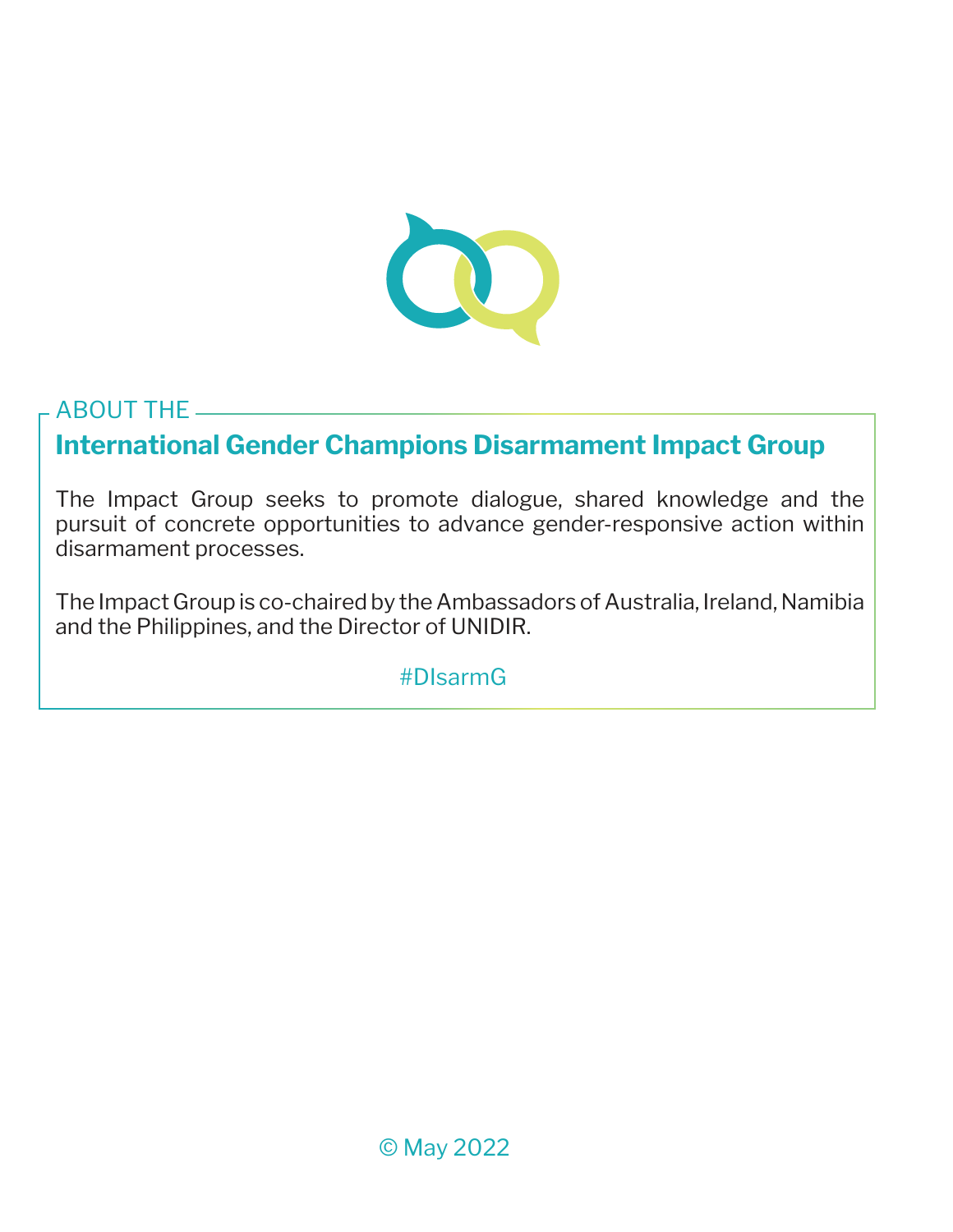## **Gender & Disarmament Resource Pack**

To contribute to the goal of achieving gender equality in multilateral disarmament fora, the International Gender Champions Disarmament Impact Group developed this resource pack. It includes basic information on gender equality and its relevance to arms control, non-proliferation and disarmament, as well as practical ideas that can support diplomats in applying a gender lens to their work.

The document is structured in **four parts:** 



## PART 1 **Why Gender and Disarmament? 4**

Part 1 presents key concepts and main approaches for integrating gender perspectives into arms control, non-proliferation and disarmament.



## PART 2

### **Progress to Date 7**

Part 2 highlights how gender perspectives have been applied to relevant arms control, non-proliferation and disarmament agreements and United Nations General Assembly resolutions.



## PART 3

**Areas for Action 12** and 12

Part 3 offers practical guidance on how to make multilateral meetings more inclusive and gender-responsive.

**Further Resources 16** 

#### PART 4



Part 4 provides a non-exhaustive list of statements, working papers and studies addressing gender perspectives in arms control, non-proliferation and disarmament.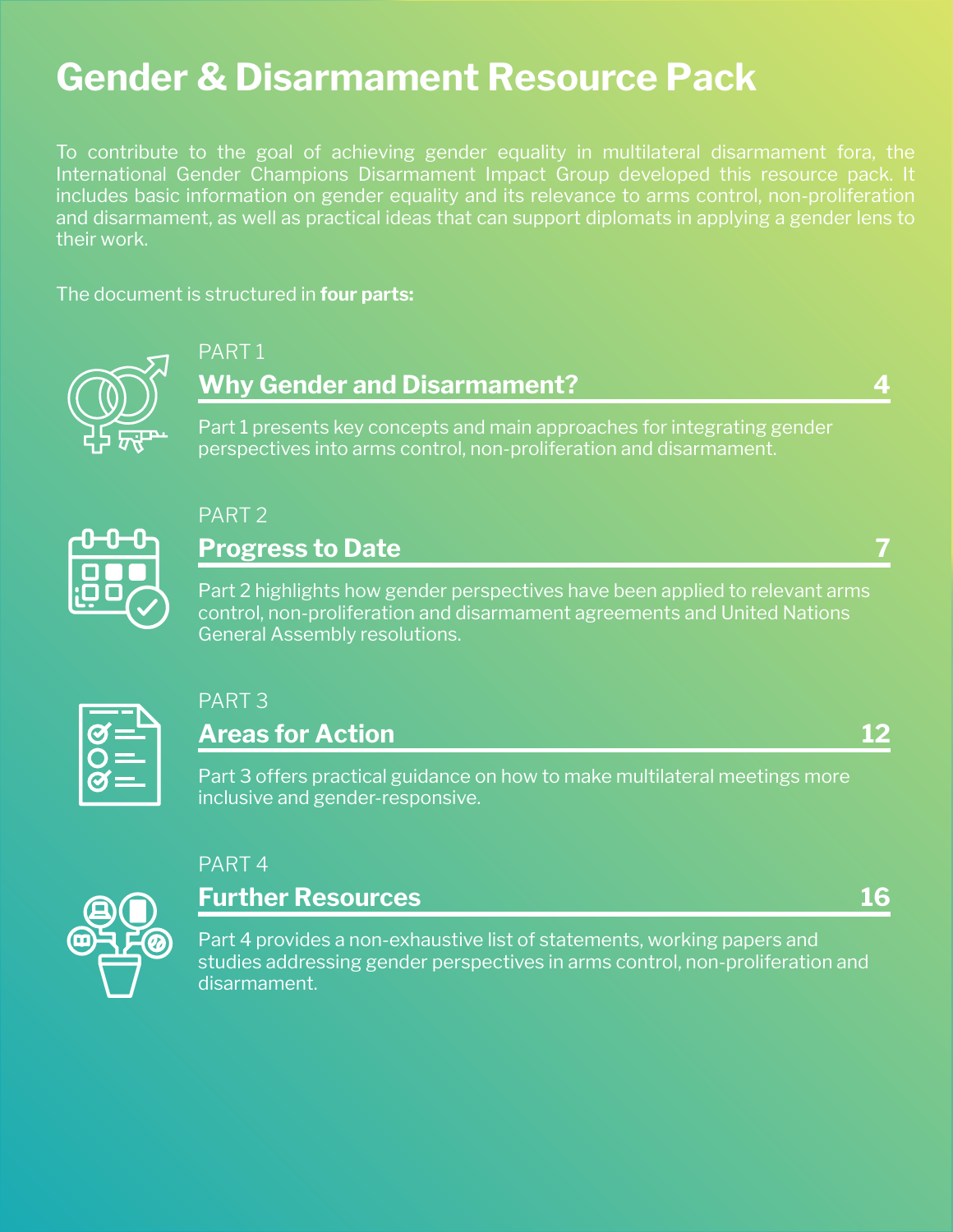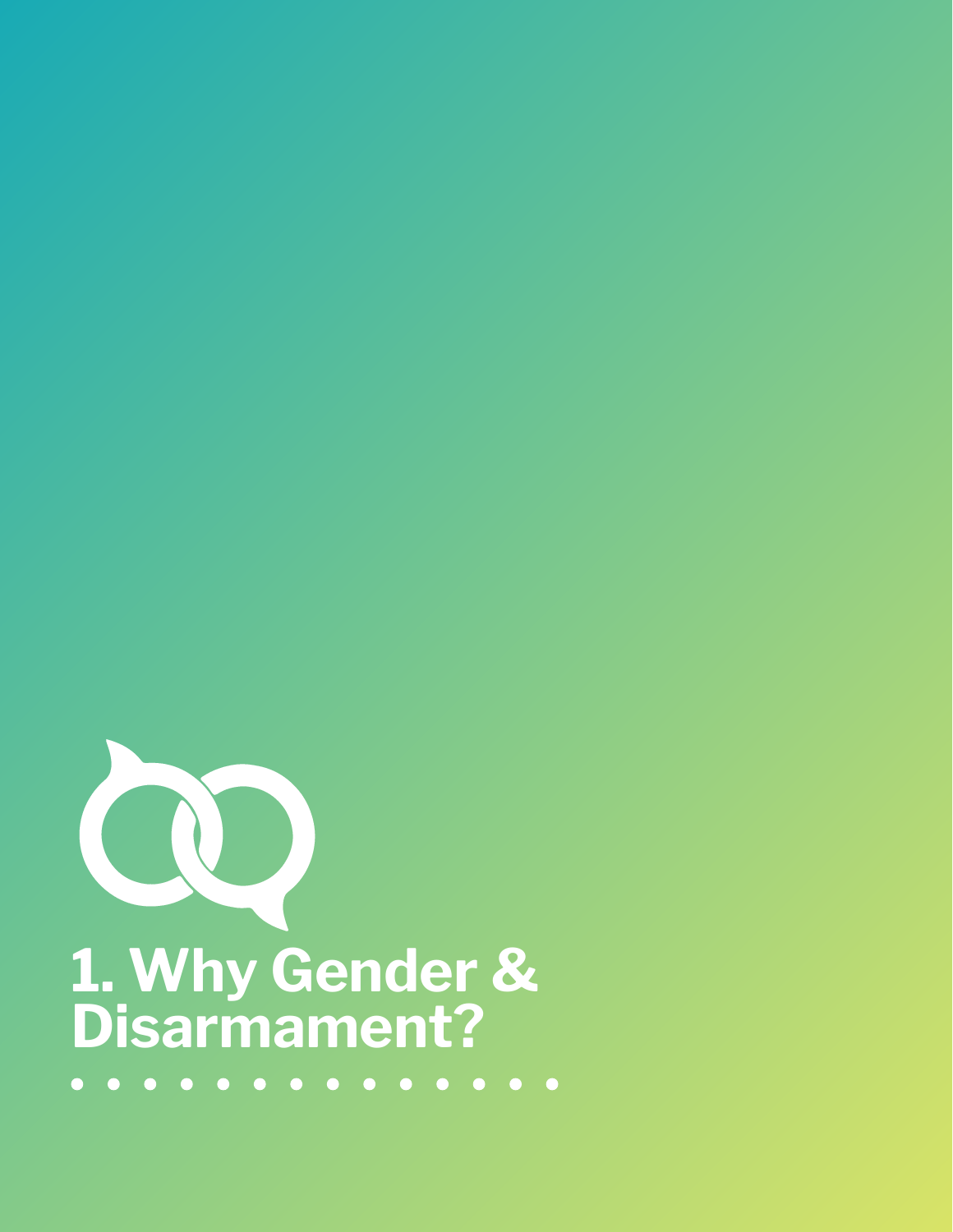The term **gender** refers to the roles, behaviors, activities, and attributes that a given society at a given time considers appropriate or as a 'norm' for men and women. Gender norms determine the social attributes and opportunities associated with being male and female, the relationships between women and men and girls and boys, and the relationships among women and among men. These attributes, opportunities and relationships are socially constructed and are learned through socialization, the process by which gender norms are developed, refined and learned through interaction with family, peers and other social agents. Gender norms are context- and time-specific, and changeable.

Gender norms determine what is expected, allowed and valued in a woman or a man in a given context. In most societies, gender norms have resulted in differences and thus, inequalities between women and men in terms of their socially assigned responsibilities, roles, access to and control over resources, and decisionmaking opportunities.

In arms control, non-proliferation and disarmament, there are a number of ways gender perspectives can be addressed. One of them involves **applying a gender analysis (or 'gender lens')**; that is, to consider how the attributes, opportunities and relationships associated with being a women or man affect issues such as: exposure to risk; the likelihood of becoming a victim/survivor of violence; the ability to access medical attention in the aftermath of conflict; and the long-lasting biological and physiological impacts of weapons on individuals.

From a rights-based perspective, *women have the right to participate in international security decision making.*

Gender perspectives have already informed multilateral arms control and disarmament frameworks to varying degrees, including under the Convention on Cluster Munitions (CCM) and the Arms Trade Treaty (ATT), and different United Nations General Assembly (UNGA) resolutions. The inclusion of genderresponsive provisions has shed light on the differential impacts of weapons on women, men, girls and boys, and enhanced the ability of the international community to redress gender inequality. Gender-sensitive disarmament measures are further addressed in Part 2.

Another approach focuses on **promoting gender equality and improving women's meaningful participation and agency in arms control, non-proliferation and disarmament fora.** Women are underrepresented in international forums concerned with peace and security, and targeted actions to improve women's participation are required.<sup>1</sup> Practical suggestions to make multilateral meetings more inclusive and gender-responsive are presented in Part 3.

From a rights-based perspective, women have the right to participate in international security decision-making. The UN Secretary General has repeatedly expressed his commitment to ensure equal participation of women and men in all decision-making processes related to disarmament and international security, as well as in all panels, boards and expert groups relevant to the field of disarmament. These goals are stated in the UN Secretary General's Agenda for Disarmament, launched in 2018. Moreover, this view is complementary to other processes supported by the United Nations such as the Agenda 2030 for Sustainable Development, which seeks, inter alia, to achieve gender equality and empower all women and girls.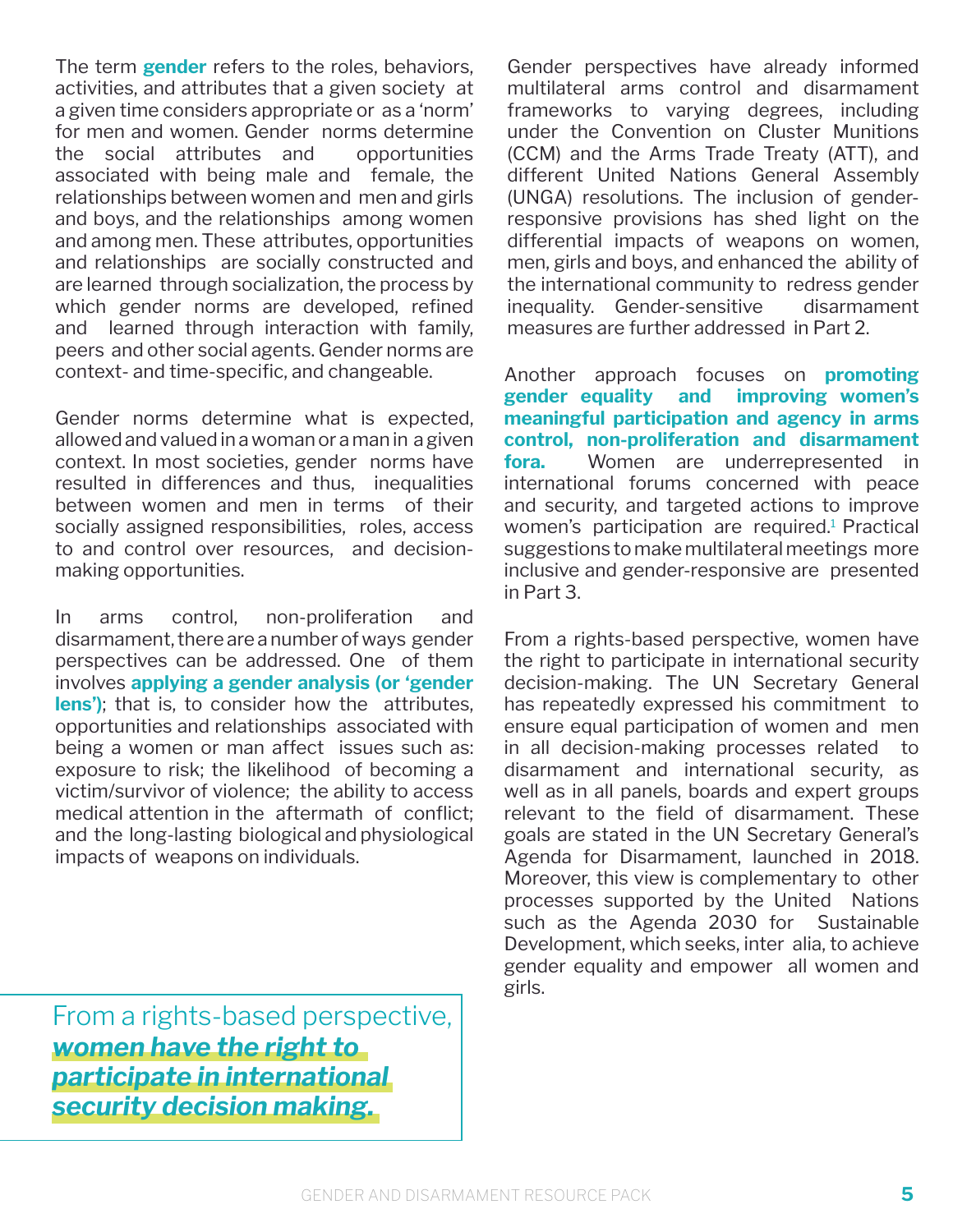These two approaches are interrelated as **greater participation alone is inefficient in reducing gender inequality unless women can meaningfully influence decision- making, and unless there is a generaal appreciation among multilateral practitioners for the ways in which the substantive issues they deal with are often gendered.** This point is made in the Women, Peace and Security (WPS) Agenda, which underlines the essential role of women in conflict prevention, management and resolution, and highlights the roles that women can assume in those situations, recognizing women not only as recipients of aid or justice but also as agents, integral to peace, stability, and security.

#### **ABOUT UNSCR 1325 AND THE WOMEN, PEACE AND SECURITY AGENDA**

On 31 October 2000, the UN Security Council unanimously adopted Resolution 1325 on Women, Peace and Security. UNSCR 1325 was a landmark resolution, as it was the first time that the Security Council explicitly acknowledged the different needs, experiences and vulnerabilities of women and girls in conflictaffected situations. Subsequently, the Security Council adopted other resolutions addressing and building upon those topics: 1820 (2008); 1888 (2009); 1889 (2009); 1960 (2010); 2106 (2013); 2122 (2013); 2242 (2015); 2467 (2019); 2493 (2019).

Together with the 9 subsequent WPS resolutions, UNSCR 1325 (2000) forms the basis for what is known as the WPS agenda. These resolutions seek to ensure women's meaningful participation in all aspects of conflict resolution and peacebuilding processes; the prevention of and protection from all forms of violence against women and girls and any abrogation of their rights; and the consideration of the needs of women and girls in relief and recovery.

Arms control and disarmament are essential to achieving the over-arching goals of the WPS agenda.2 As such, further integration between arms control and disarmament on the one hand and the WPS agenda on the other should be pursued. Practical ways of doing so include: incorporation of arms control and disarmament measures into WPS National Action Plans; inclusion of gender considerations in national arms control strategies; sponsorship programmes to improve women's participation in international negotiations; and provision of gender-sensitive assistance to victims/ survivors of armed violence and conflict; among others. At the same time, in the field of disarmament and arms control, a sustained effort is required to ensure the meaningful participation of women in all its processes, and that the differentiated impacts of weapons are assessed and understood.

A sustained effort is required  *in disarmament and arms control*  to ensure the meaningful participation of women in all its processes.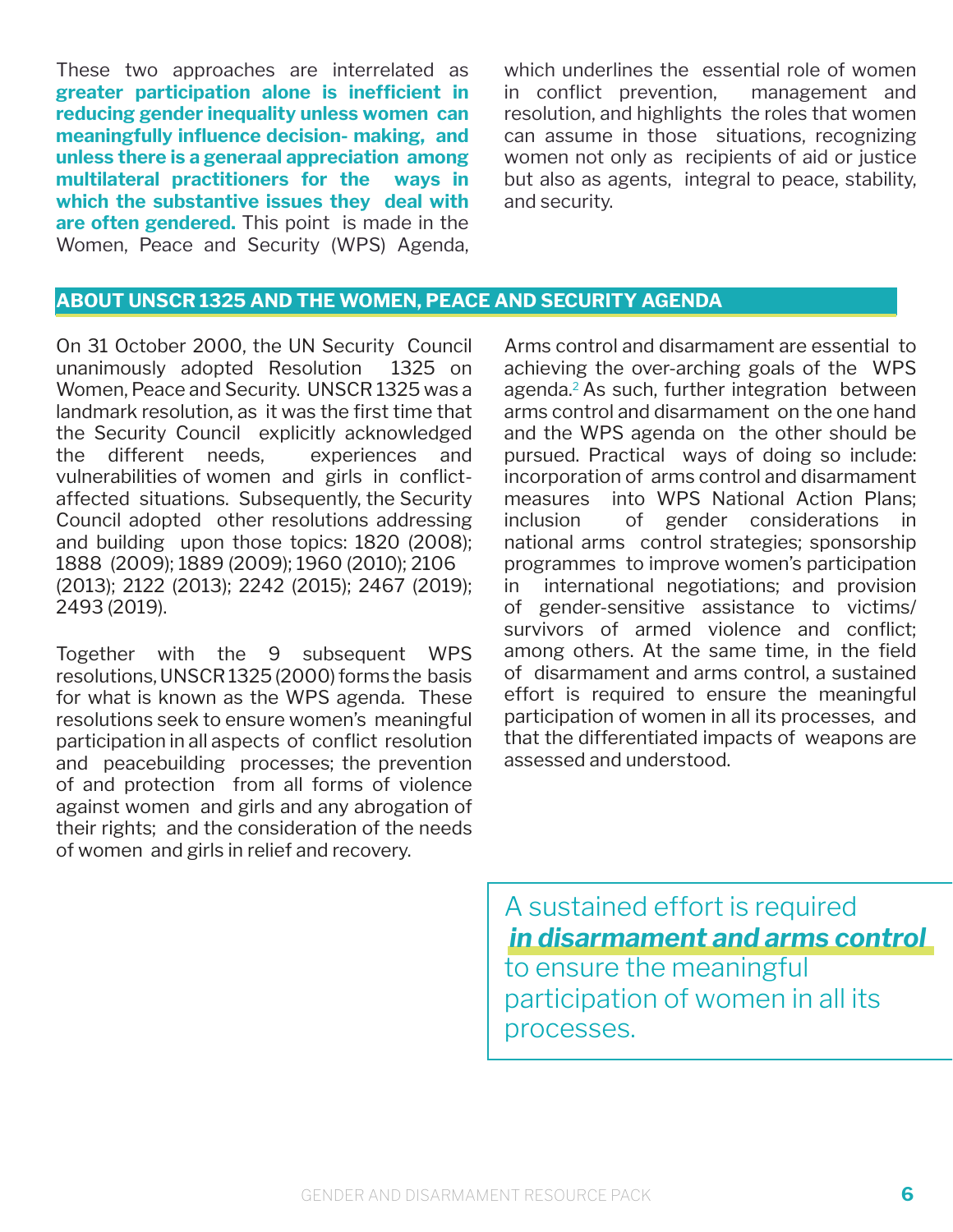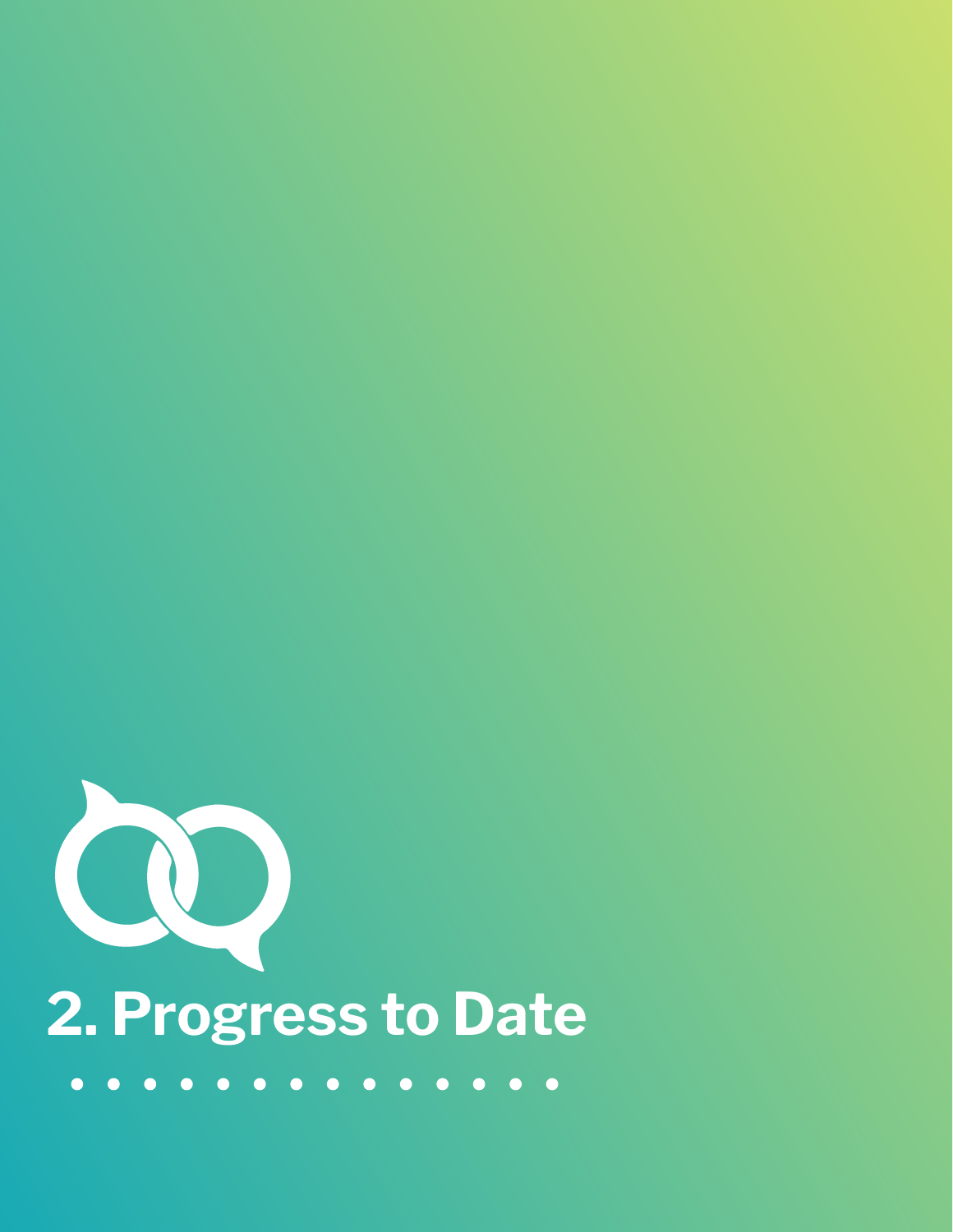#### **TREATIES, CONVENTIONS AND ACTION PLANS**

Efforts to incorporate gender perspectives in multilateral arms control, non- proliferation and disarmament frameworks are increasing. The **Convention on Cluster Munitions (CCM)**  contains an obligation for States Parties to provide age- and gender- sensitive victim assistance, including medical care, rehabilitation and psychological support, and to ensure the social and economic inclusion of victims (Article 5).

The **Lausanne Action Plan**, adopted in 2021, directs States Parties to collect and analyse gender, age and disability disaggregated data in relation to a number of cross-cutting actions, such as surveying and clearance of cluster munition remnants, risk education, victim assistance and the development of laws, policies and programmes. Through these actions, State Parties commit to ensure that the different needs, vulnerabilities and perspectives of women, girls, boys and men from diverse populations and all ages are considered and inform the implementation of the Convention.

While the **Anti-Personnel Mine Ban Convention (APMBC)** does not include a gender- related clause in it its text, the Oslo Action Plan, adopted by States Parties in 2019 to ensure implementation of the Convention, requires countries to mainstream gender considerations in mine action programming, including mine risk education and victim assistance. When reporting on these programmes, States Parties have to present data disaggregated by gender and age.

During the Fourth Review Conference of the APMBC, in 2019, States Parties decided to amend the working methods of the Convention's Committees. Each of the five Committees will appoint a focal point to provide advice on gender mainstreaming and ensure that the diverse needs and experiences of people in affected communities are taken into account in the implementation of the Oslo Action Plan (2020- 2024).

The gender clauses in the CCM Lausanne Action Plan and the APMBC Oslo Action Plan are critical for people affected by those weapons because they stipulate equal access to services and resources for men and women. The call to collect and report gender- disaggregated data can allow States to monitor progress towards gender equality.

The **Arms Trade Treaty (ATT)** contains a specific provision on gender-based violence (GBV) in its legal framework (Article 7). It is contrary to ATT obligations to transfer weapons where there is a risk that the weapons could be used to commit or facilitate serious acts of GBV, and that risk cannot be mitigated. In practice, this means that States Parties conducting risk assessment processes for the export and import of weapons should take into account the legislative and normative factors around GBV in the recipient countries. This ATT provision has raised awareness about the link between GBV and the availability and the misuse of small arms.

In 2019, the Fifth Conference of States Parties to the ATT focused on the Treaty's gender provisions and adopted a decision encouraging States Parties to take actions on gender and GBV in the ATT context. To increase understanding on the gendered impacts of armed violence, it was agreed that States Parties are encouraged to collect gender disaggregated data within their national crime and health statistics, including gender disaggregated data on victims of armed violence and conflict, and make this data publicly available. States Parties also decided that the ATT Secretariat should report on overall progress among delegations in achieving gender balance.

The **UN Programme of Action to prevent, combat and eradicate the illicit trade in small arms and light weapons in all its aspects (UN POA SALW)** recognizes the negative impact of the illicit trade in SALW on women.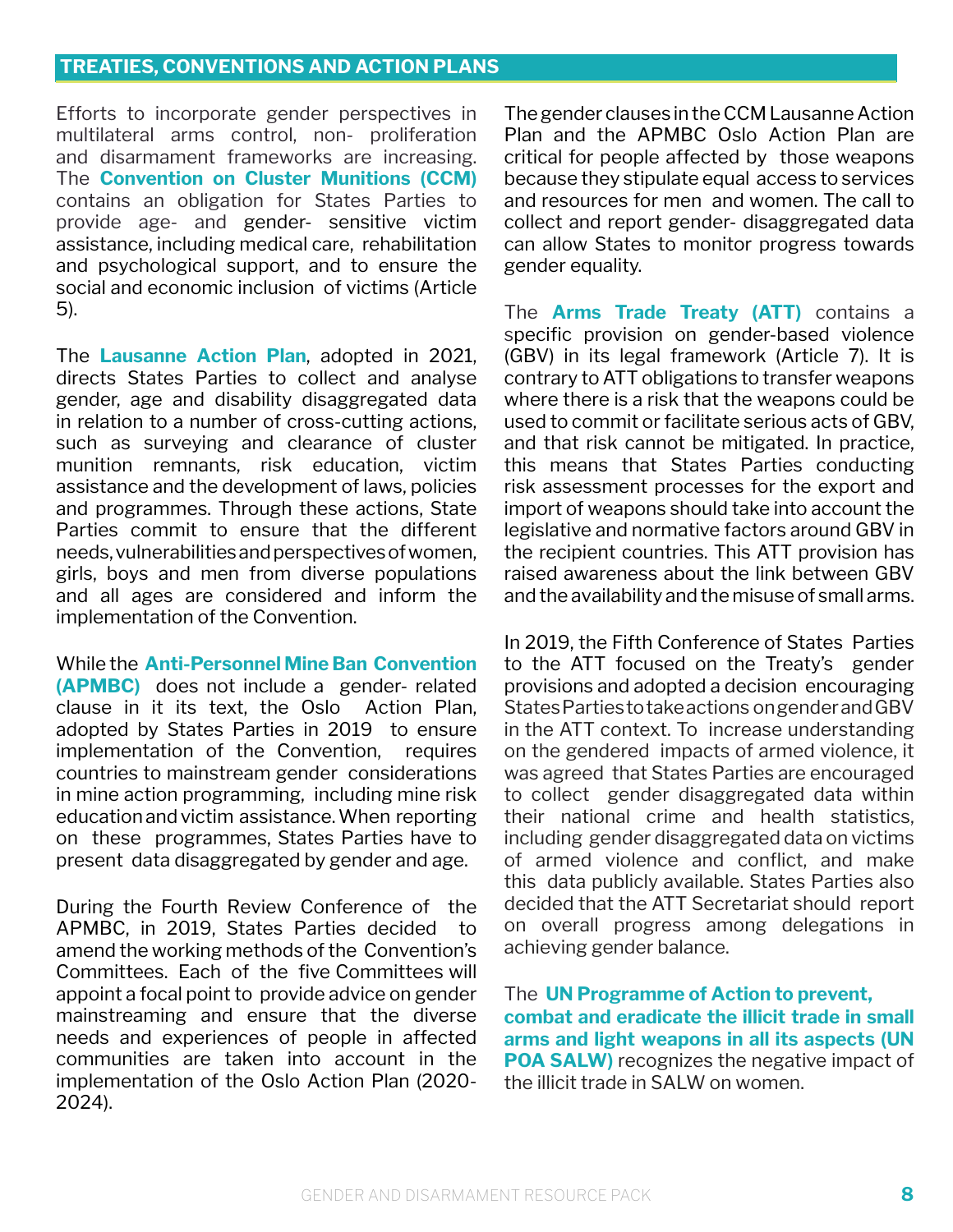Adopted in 2021, the Outcome Document of the 7th Biennial Meeting of States on the UN POA recognized the need for the equal, full and effective participation of women in all decisionmaking and implementation processes relating to the Programme of Action and the International Tracing Instrument and encouraged the harmonization of national policies, including action plans, on small arms and light weapons and the Women, Peace and Security agenda and its four pillars – prevention, protection, participation and relief and recovery.<sup>3</sup> A joint statement delivered by Costa Rica on behalf of a group of 59 countries underscored the support for gender-related measures to be considered in the scope of the UN PoA.<sup>4</sup>

Over the past five years, a discussion on the gendered impact of nuclear weapons has emerged during the **Nuclear Non-Proliferation Treaty (NPT)** review process. Different studies have underlined that ionizing radiation does not affect men and women equally. While the detonation of one or more nuclear weapons would cause massive death and injury to all, scientific studies show that women are more likely to experience the harmful health effects of ionizing radiation than men.5 Over the longer term, of those who are exposed to a nuclear explosion, women and girls have a far higher risk of developing cancer than men or boys.<sup>6</sup> The research has been highlighted by some States Parties and the gendered effects of nuclear weapons have been a topic of some national statements and working papers. The Chair's factual summary from the 2018 Preparatory Committee (PrepCom) for the 2020 NPT Review Conference observed that States Parties noted the disproportionate impact of ionizing radiation on women, and that this issue should be factored into the discussions in the current review cycle.7

In addition to gendered impacts, discussions have also highlighted the need to improve women's participation in this forum. In 2018, the Chair's factual summary also observed that "States parties endorsed the fundamental importance of promoting the equal, full and effective participation and leadership of both women and men in nuclear disarmament, nonproliferation and the peaceful use of nuclear energy".8

The 2019 NPT PrepCom saw an increase in the number of working papers addressing the linkages between the nuclear affairs and gender, with three papers dedicated to this topic:

- Integrating gender perspectives in the implementation of the Treaty on the Non-Proliferation of Nuclear Weapons (NPT/ CONF.2020/PC.III/WP.27)
- Improving gender equality in the Non-Proliferation Treaty review process (NPT/ CONF.2020/PC.III/WP.25)
- Gender in the Non-Proliferation Treaty: recommendations for the 2020 Review Conference (NPT/CONF.2020/PC.III/ WP.48)

Among the recommendations made by the 2019 Chair of the Preparatory Committee was that the 10th Review Conference should "endorse the fundamental importance of promoting the equal, full and effective participation and leadership of both women and men" in the nuclear field, as well as "recognize the disproportionate impact of ionizing radiation on women and girls".<sup>9</sup>

The **Treaty on the Prohibition of Nuclear Weapons (TPNW)** which entered into force on 22 January 2021 includes a clause mandating States Parties to provide age- and gendersensitive assistance to individuals under its jurisdiction who are affected by the use or testing of nuclear weapons, including medical care, rehabilitation and psychological support, as well as provide for their social and economic inclusion (Article 6). In addition, the Treaty preamble notes that nuclear weapons have a disproportionate impact on women and girls, including as a result of ionizing radiation. It also recognizes the need for the "equal, full and effective participation of both women and men" in promoting peace and security, and the engagement of women in nuclear disarmament.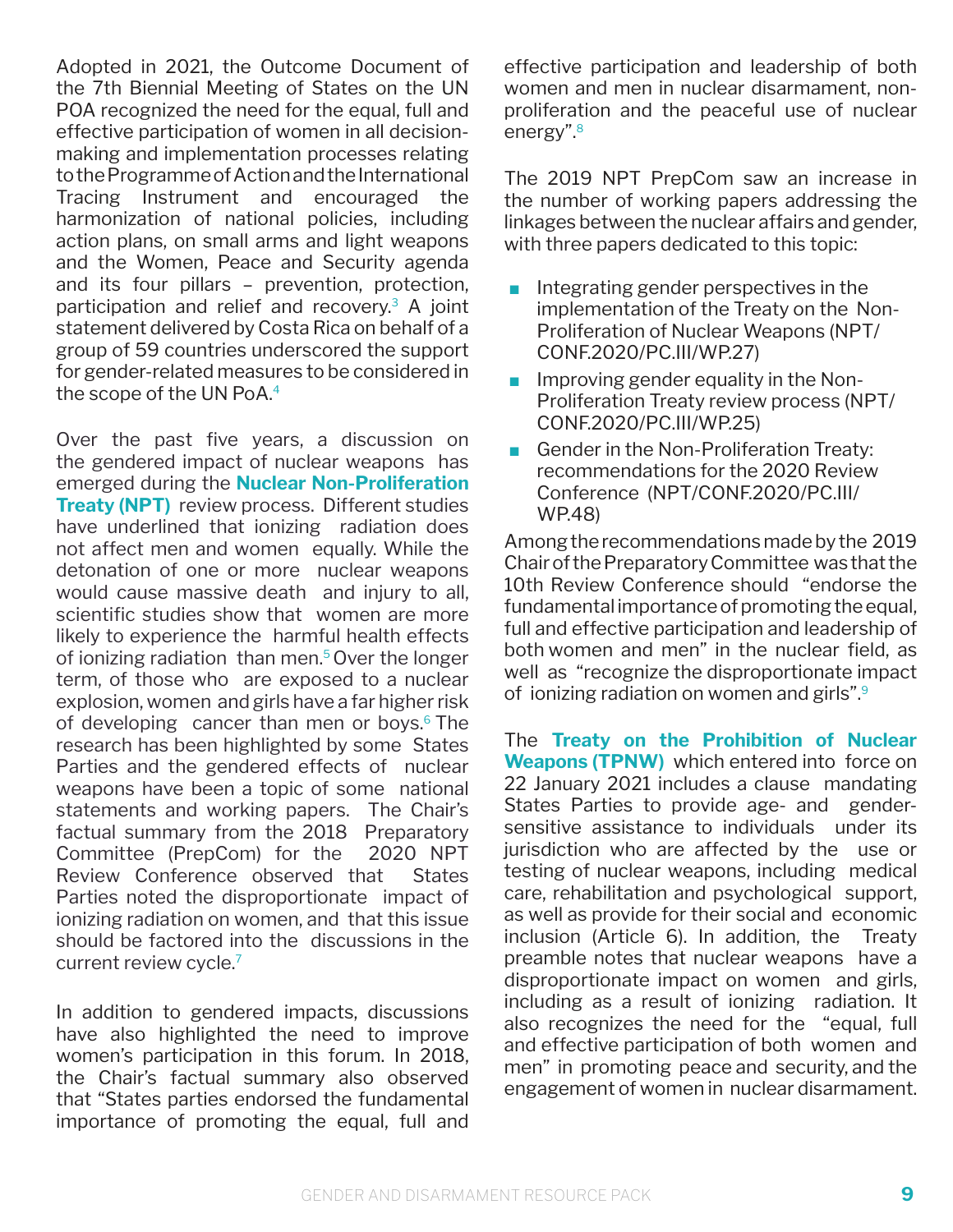In recent years, discussions on biological and chemical weapons featured gender considerations, as new research was published on potential sex-specific effects and gendered impacts of those weapons.<sup>10</sup> Since then, there have been side events exploring the relevance of gender perspectives in the **Biological Weapons Convention (BWC)**, as well as in the **Chemical Weapons Convention (CWC)**.

In 2021, the IGC Disarmament Impact Group developed a factsheet outlining the current state of gender balance in the biological weapons regime, as well as potential sex-specific and gendered impacts of biological weapons.11 In that same year, Panama submitted a working paper to the BWC Meeting of States Parties that focused on enhancing gender equality and women's empowerment.12 As the Chair of the BWC Meeting of Experts on institutional strengthening of the Convention, Panama also convened an official discussion on the topic of gender equality.

These are welcome developments, given that sex-and gender-disaggregated data, as well as knowledge of gender perspectives, could improve preparedness in the event of a chemical or biological weapons attack and enhance the effectiveness of international assistance.

Over the past years, a number of States and civil society representatives participating in the meetings of the **Group of Governmental Experts (GGE) on Lethal Autonomous Weapons Systems (LAWS)**, convened under the Convention on Certain Conventional Weapons (CCW), have expressed concern that algorithmbased weapons like LAWS have the potential to perpetuate or amplify existing social biases, including gender bias. A side event held during the 2021 sessions of the GGE LAWS addressed the topic of gender and AI. On that occasion, panellists reflected on the significance of gender issues associated with military AI systems' development and deployment, and explored possible avenues for countering AI bias and mitigating harm.

During the 2019 and 2020 meetings of the **Open-ended Working Group (OEWG) on Developments in the field of information and telecommunications in the context of international security**, a large number of delegations drew attention to potential gendered impacts of ICT-incidents, as well as the global gender gap in access to and use of the internet. New research exploring how gender norms shape specific activities related to cybersecurity was presented in side-events and multiple civil society organizations highlighted the importance of gender mainstreaming in cyber policies.<sup>13</sup>

Adopted in March 2021, the OEWG's final report acknowledged the high level of women's participation in OEWG sessions as well as the prominence of gender perspectives in its discussions, and underscored the importance of narrowing the "gender digital divide" and of promoting the effective and meaningful participation and leadership of women in decision-making processes. Additionally, the final report proposed that capacity building efforts should "respect human rights and fundamental freedoms, be gender sensitive and inclusive, universal and non-discriminatory".14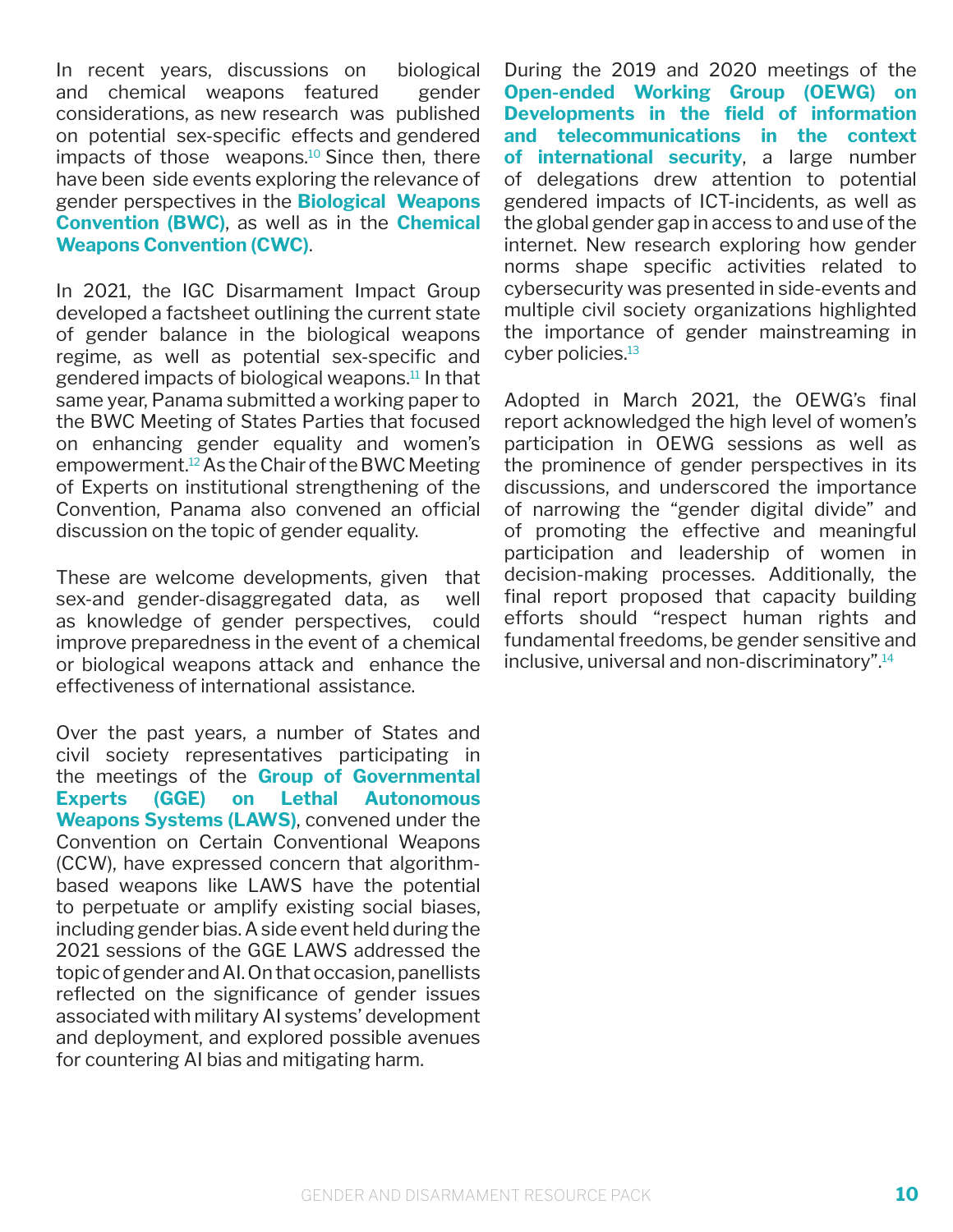## In 2021, **31% of First Committee Resolutions & Decisions**

included gender perspectives.

UNGA First Committee resolutions have offered another means to acknowledge and address the gender equality and international security nexus. In its 76th Session in 2021, the General Assembly adopted 60 resolutions and decisions proposed by First Committee, of which 19 featured genderrelated provisions that call for women's equal participation, stress the gendered impacts of weapons and armed violence, and/or highlight gender considerations in disarmament efforts. This corresponds to a record proportion of 31% of gender-sensitive resolutions, up from 25% in the 75th Session in 2020.

Every two years, the General Assembly adopts a resolution specifically focused on promoting "equal opportunities for the representation of women in all decision-making processes with regard to matters related to disarmament, nonproliferation and arms control, in particular as it relates to the prevention and reduction of armed violence and armed conflict". Known as Women, Disarmament, Non-Proliferation and Arms Control, the resolution is led by Trinidad and Tobago and was first introduced in 2010.

Many gender references take the form of preambular language rather than operational commitments in the resolutions. Selected examples of operational commitments are reproduced below:

#### **Ethical imperatives for a nuclear-weapon-free world (A/RES/76/25)**

OP 3 (c): "Declares that greater attention must be given to the impact of a nuclear weapon detonation on women and the importance of their participation in discussions, decisions and actions on nuclear weapons;"

#### **Compliance with Non-Proliferation, Arms Limitation and Disarmament Agreements and Commitments (A/RES/76/33)**

OP 4: "Calls upon all States to include and empower women, including through capacitybuilding efforts, as appropriate, as full, equal and meaningful participants in the design and implementation of disarmament, nonproliferation and arms control efforts;"

#### **The Arms Trade Treaty (A/RES/76/50)**

OP 12: "Recalls the adoption of action-oriented decisions on gender and gender-based violence by the Fifth Conference of States Parties and the fact that States parties agreed to review progress on these two aspects on an ongoing basis, and in that respect encourages States parties and signatory States to ensure the full and equal participation of women and men in pursuing the object and purpose of the Treaty;"

#### **Convention on Prohibitions or Restrictions on the Use of Certain Conventional Weapons Which May Be Deemed to Be Excessively Injurious or to Have Indiscriminate Effects (A/RES/76/64)**

OP 14: "Underlines the vital role of the full and equal participation of women in decision-making and implementation of the Convention;"

Examples of resolutions containing gender language in the preamble are as follows:

- Implementation of the Convention on the Prohibition of the Use, Stockpiling, Production and Transfer of Anti-Personnel Mines and on Their Destruction (A/RES/76/26)
- Implementation of the Convention on Cluster Munitions (A/RES/76/47)
- Convention on the Prohibition of the Development, Production and Stockpiling of Bacteriological (Biological) and Toxin Weapons and on Their Destruction (A/ RES/76/67)
- Reducing space threats through norms, rules and principles of responsible behaviours (A/ RES/76/231)
- The illicit trade in small arms and light weapons in all its aspects (A/RES/76/232)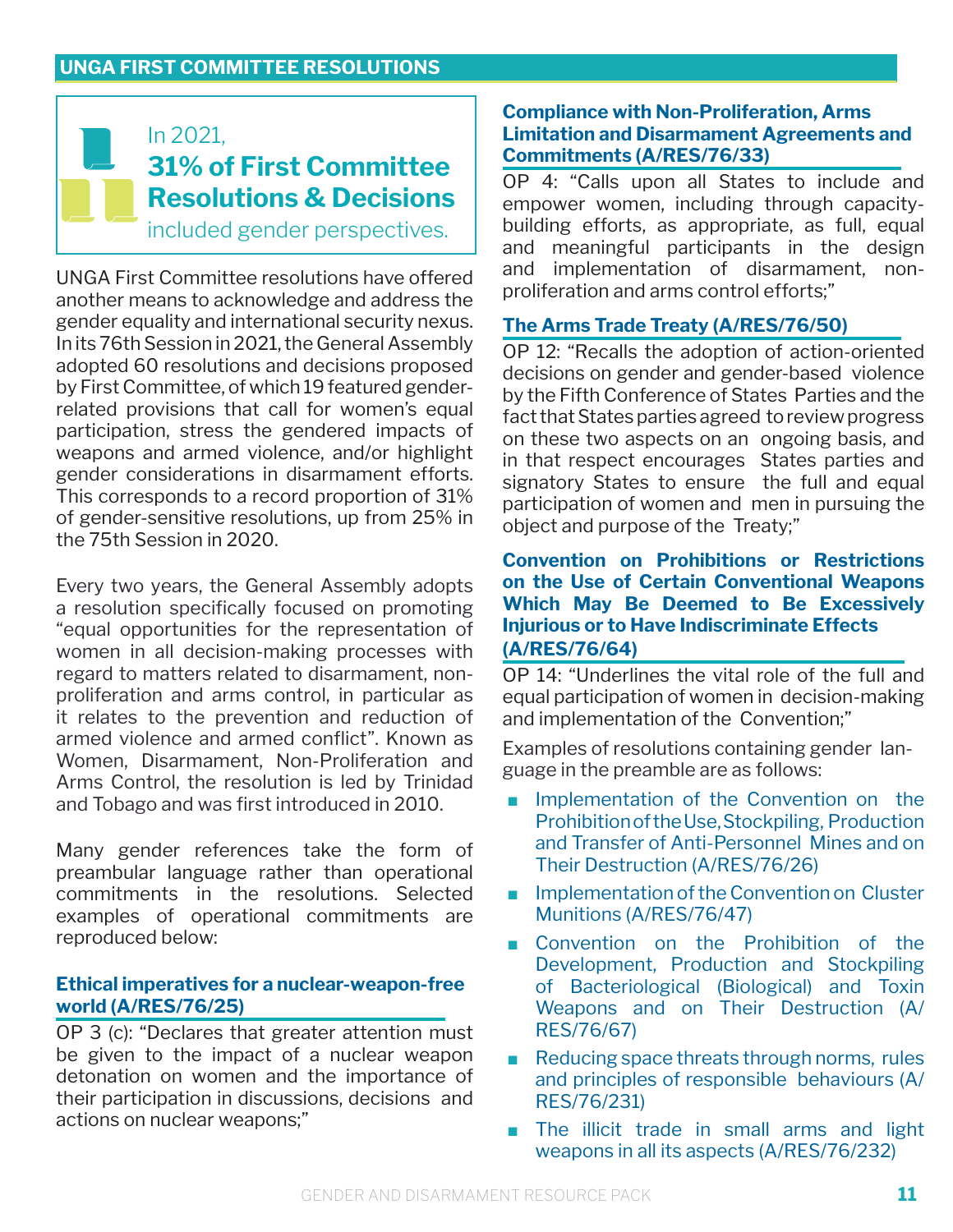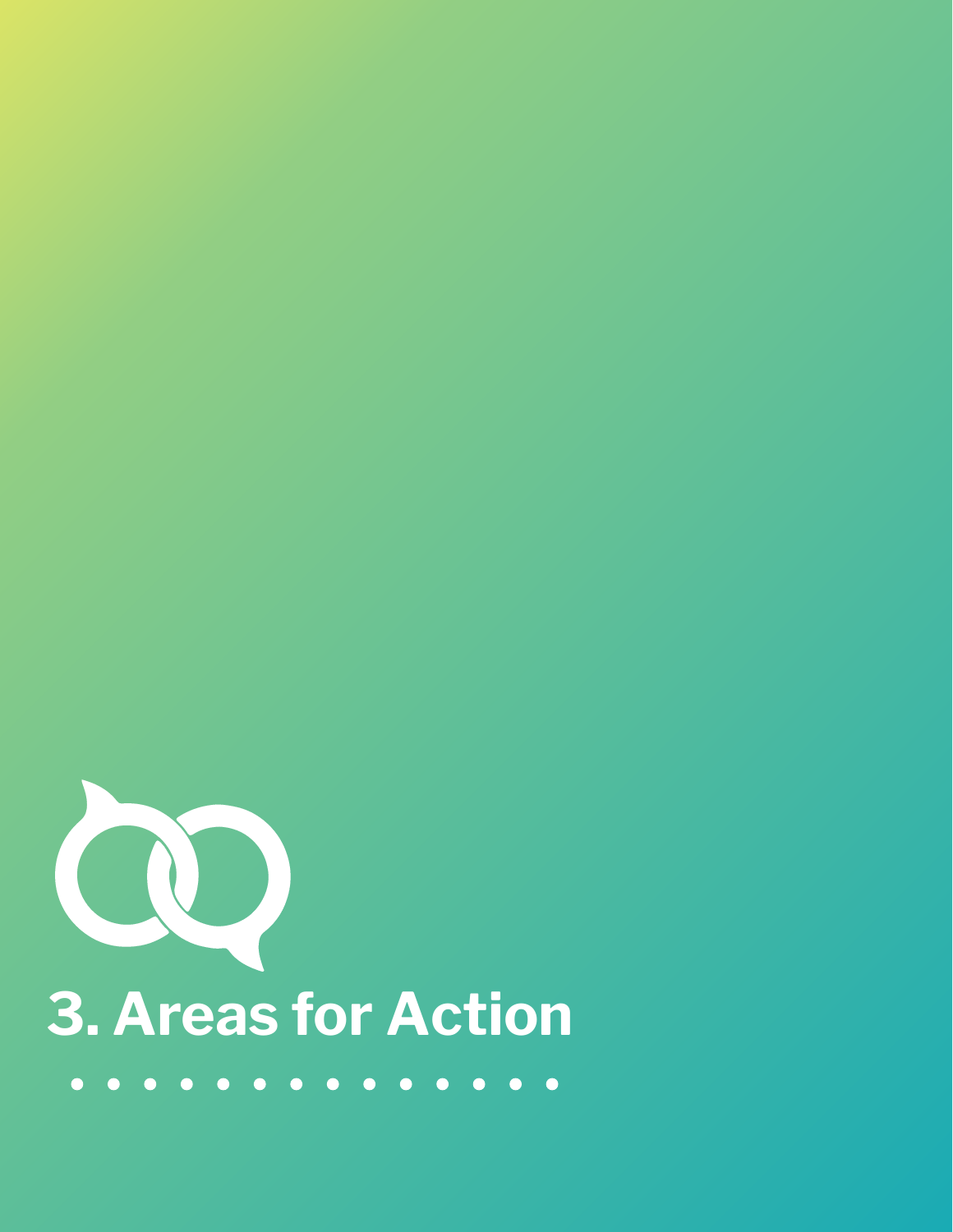Multilateral fora chairs and practitioners have different options available to them for addressing the gender dimensions of international security affairs. For example, they can:

- Adopt agenda item(s) that examine gender perspectives;
- Approve mandates for integrating gender perspectives into the substance of the delegates' work;
- Include gender-responsive language in resolutions;
- Organize gender briefings related to the substance of their work;
- Participate in the activities of the International Gender Champions Disarmament Impact Group;
- Engage with the focal points of the Network of Women, Peace and Security; and
- Support side-events or hold informal meetings on gender on the margins of multilateral meetings.

#### **FOSTERING AN INCLUSIVE INSTITUTIONAL CULTURE**

The International Gender Champions launched the Gender-Responsive Assembly Toolkit in 2018, a comprehensive document with practical recommendations for all actors taking part in international meetings.<sup>15</sup> The following points have been drawn from the Toolkit as suggestions for the presidencies and chairs of multilateral meetings, and for heads of delegations.

#### **Before multilateral meetings**

- Provide financial and capacity-building support to women delegates, where feasible.
- Include gender criteria in the sponsorship programme for delegations.
- During the review cycle of a given convention, ensure a gender-balanced bureau, featuring both women and men at the highest level.
- Ensure that women and men working with the presidency are equally represented in support functions, such as note-taking.
- Design a communication strategy that is gender-responsive, featuring gender issues in newsletters and other outreach communication documents.

#### **During multilateral meetings**

- Tone matters: demonstrate strong political will from the top by setting the tone early, raising the subject of gender, encouraging increased participation of women, as well as substantive gender analyses.
- Engage in dialogue with delegations that have no or few women to support them in redressing the situation.
- Institute gender-responsive, family-friendly arrangements, avoiding the 'crowding out' of women in informal discussions, and avoiding negotiations running over time. If this is not possible, as is sometimes the case in endgame diplomacy, adequate warning should be given of the likelihood ahead of time.
- Promote gender-expert speakers in interviews and media.
- Collect, track and publish sex-disaggregated data and statistics on gender balance in delegations, bodies and panels.
- Track participation of women speakers and make the data available. UNODA has begun to do this for the debates taking place at UNGA First Committee. A more systematic effort by the secretariats of different conventions would be welcome.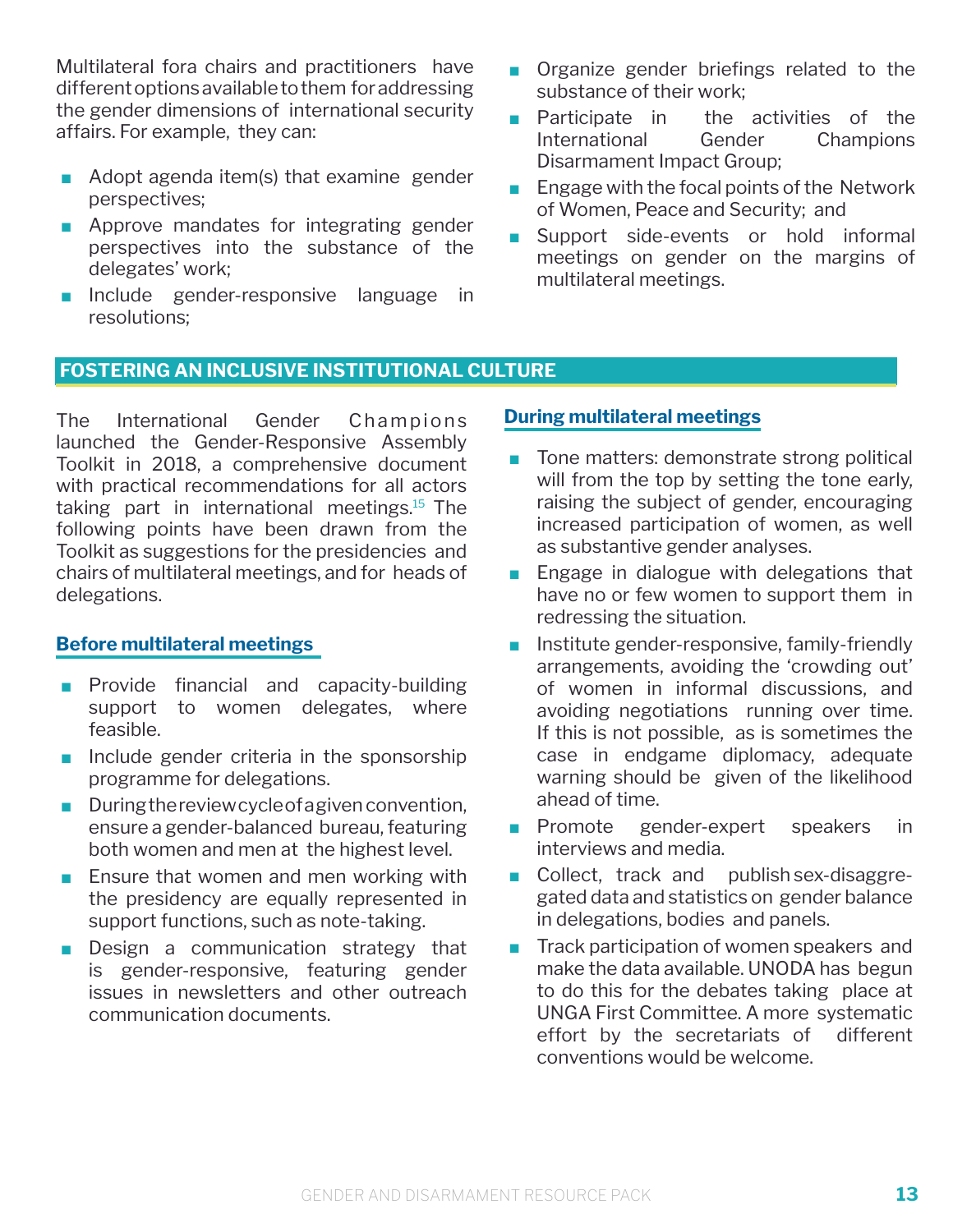#### **During multilateral meetings (continued)**

- Institutionalize gender balance on panels and among participants by the setting of guidelines including a checklist for staff on how to achieve gender balance on panels (plan early and focus on expertise).
- Adopt resolutions that encourage higher participation of women. One good example is the biennial resolution on "Women, disarmament, nonproliferation, and arms control", led by Trinidad and Tobago at the UNGA First Committee.

#### **ENCOURAGING GENDER-RESPONSIVE COMMUNICATION**

Whether chairing meetings, writing reports or speaking to the media, it is important to be aware of the ways in which language can either enforce or subvert gender inequalities. Below are some of the gender-responsive actions one can adopt in everyday communications.16

#### **Avoiding gender stereotypes**

Profession has no gender. Therefore, avoid portraying certain jobs or roles as being more appropriate for one gender. Instead, portray men and women in diverse roles that challenge gender stereotypes.

For example, while it may seem like a compliment to say women are more cooperative and men are more competitive, these are still stereotypes and can have harmful results.

#### **Ensuring fair visibility for men and women**

Fair visibility means that communication does not perpetuate gender stereotypes and allows men and women to be on an equal footing. For example, a photo that presents men as scientists, doctors, engineers and policemen, and women as teachers, or nurses caring for victims, does not qualify as fair visibility. To ensure fair visibility, it is important to present a diversity of roles for both women and men.

#### **Using gender responsive language**

Language should be adapted to reflect inclusion. It is important to avoid using the terms 'male' and 'female' as they reduce people to their reproductive roles. A good practice to correct this is to use 'man' and 'woman', 'boy' and 'girl,' even when you need an adjective.

Generic nouns such as 'mankind', 'forefathers', and 'motherly' can be replaced with genderneutral terms like 'humankind', 'ancestors', and 'nurturing'.

'Chairman' or 'Chairwoman' can be replaced with 'Chairperson'; instead of 'Unmanned Aerial Vehicles' use 'Uncrewed Aerial Vehicles'.

Use singular 'they' instead of masculine pronouns to express neutrality.

#### **Avoiding victimization**

Avoid the ways in which women are often portrayed:

- as victims (rather than survivors) of genderbased violence;
- grouped with children, falsely portraying their needs and abilities;
- as unable to escape poverty and conflict, reducing their perceived agency; as passive beneficiaries, etc.

A good practice would be to show men and women as active participants to development instead of merely passive beneficiaries.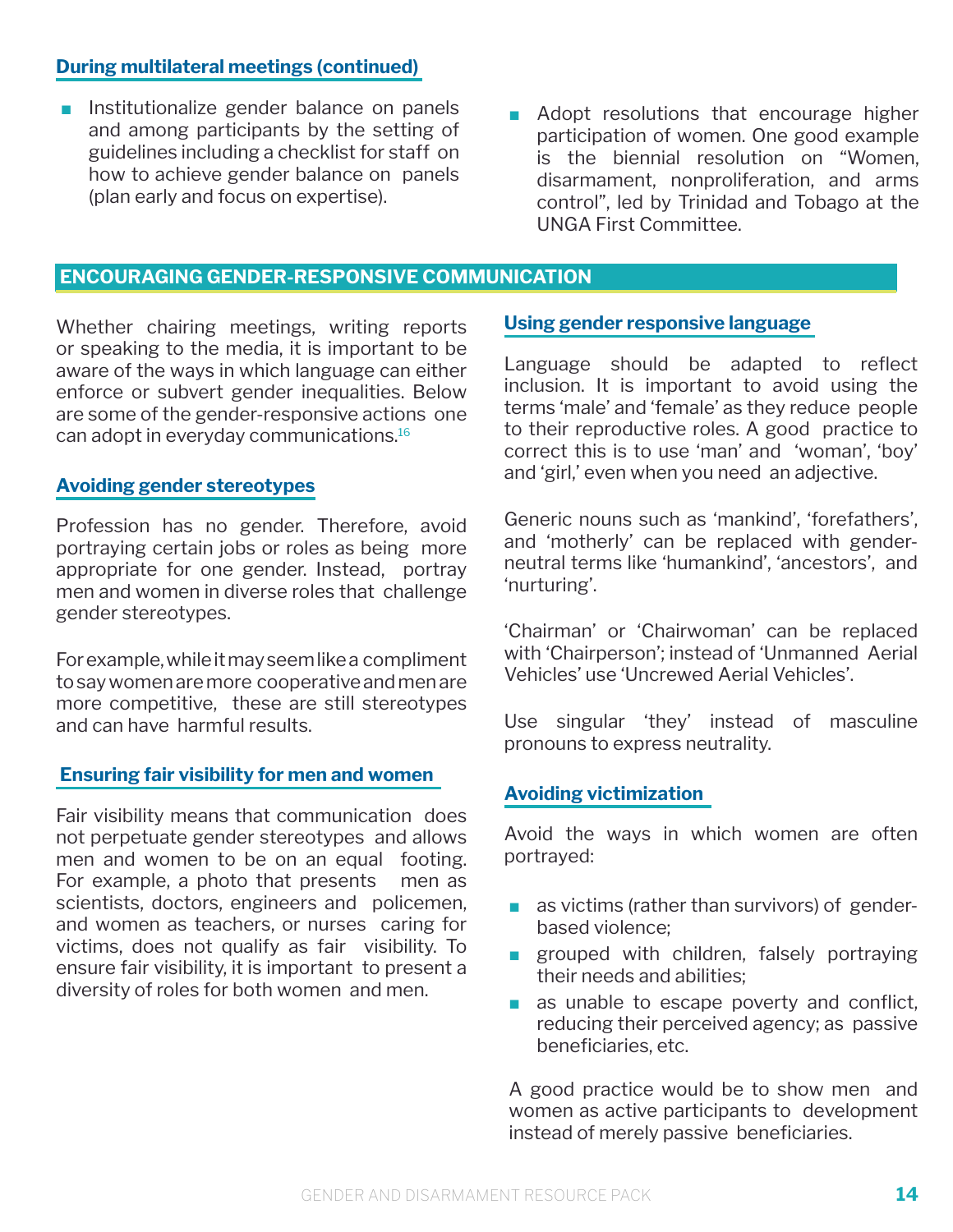#### **Avoiding patronizing statements**

Be mindful of cultural and socio-economic differences that can lead to patronizing statements. Some ways in which women are patronized are:

- 'Women are less interested in issues of international security' or
- 'Women need to improve their self-esteem and decide to take on leadership positions'.

A corrective practice for this would be to portray women as agents for change, despite structural gender inequalities and in spite of their gender.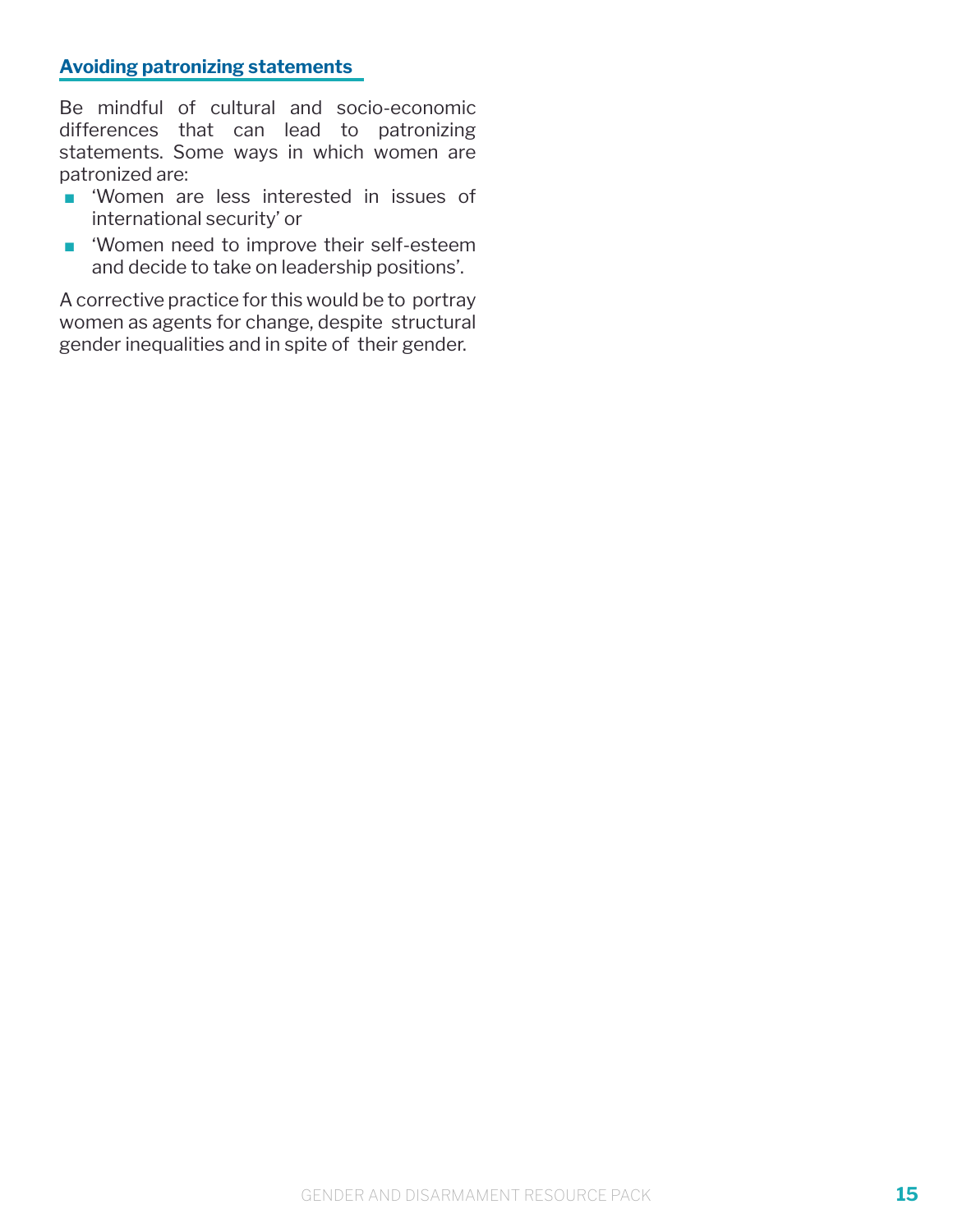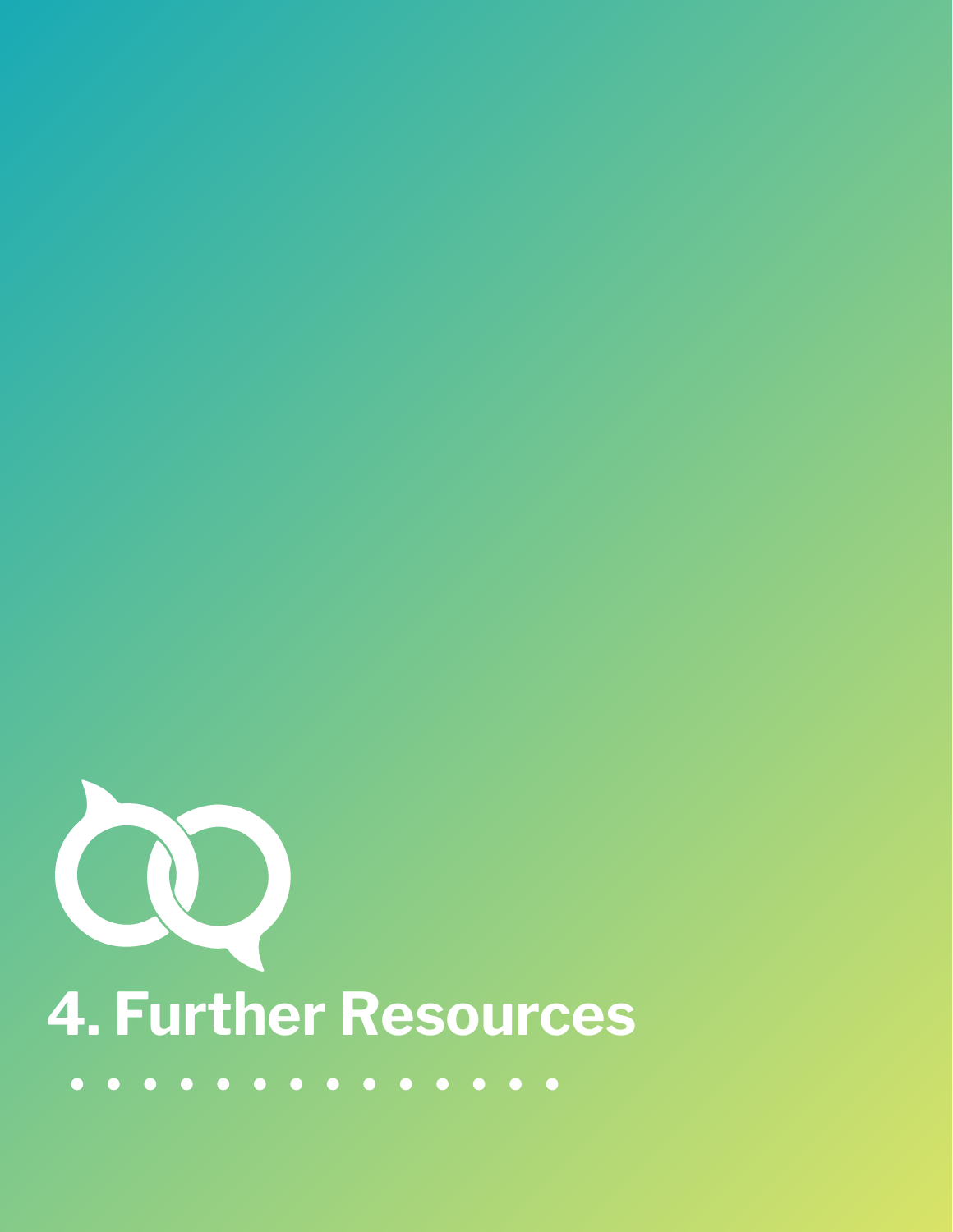#### **EXPERT RESOURCES**

#### **Connecting the Dots: Arms Control, Disarmament and the Women Peace and Security Agenda**  Study by Henri Myrttinen, UNIDIR 2020.

[https://unidir.org/publication/connecting-dots](https://unidir.org/publication/connecting-dots ) 

#### **First Committee Briefing Book 2020**

Reaching Critical Will, 2019. <https://www.reachingcriticalwill.org/resources/publications-and-research/> publications/14765-first-committee-briefing-book-2020

#### **Gender Approaches to Cybersecurity: Design, Defence and Response**

Study by Katharine Millar, James Shires and Tatiana Tropina, UNIDIR 2021. [https://unidir.org/publication/gender-approaches-cybersecurity](https://unidir.org/publication/gender-approaches-cybersecurity ) 

#### **Gender, Development, and Nuclear Weapons**

Study by John Borrie et. al., UNIDIR, ILPI, 2016. [http://www.unidir.org/files/publications/pdfs/gender-development-and-nuclear- w](http://www.unidir.org/files/publications/pdfs/gender-development-and-nuclear-)eapons-en-659.pdf

#### **Gender and Biological Weapons**

Factsheet by the IGC Disarmament Impact Group, May, 2021. <https://unidir.org/Gender-biological-weapons>

#### **Gender and Chemical Weapons**

Factsheet by UNIDIR, November, 2021. [https://unidir.org/publication/factsheet-gender-and-chemical-weapons](https://unidir.org/publication/factsheet-gender-and-chemical-weapons ) 

#### **Gender in Cyber Diplomacy**

Factsheet by UNIDIR, December, 2019. [https://unidir.org/publication/fact-sheet-gender-cyber-diplomacy](https://unidir.org/publication/fact-sheet-gender-cyber-diplomacy )

#### **Gender in the Anti-Personnel Mine Ban Convention**

Factsheet by the IGC Disarmament Impact Group and the Gender & Mine Action Programme, September 2018.

[https://unidir.org/publication/gender-anti-personnel-mine-ban-convention](https://unidir.org/publication/gender-anti-personnel-mine-ban-convention )

#### **Gender in the Arms Trade Treaty**

Factsheet by the IGC Disarmament Impact Group and Control Arms, January 2019. [https://unidir.org/publication/fact-sheet-gender-att](https://unidir.org/publication/fact-sheet-gender-att  )

#### **How to use the Arms Trade Treaty to Address Gender-Based Violence: A Practical Guide for Risk Assessment**

Control Arms, 2018.

https://controlarms.org/wp-content/uploads/2018/08/GBV-practical-guide\_ONLINE.pdf

#### **Making Room for Improvement: Gender Dimensions of the Life-cycle Management of Ammunition**

Study by Emile LeBrun, UNODA, and the Small Arms Survey (2020) <https://www.un.org/disarmament/gender-dimension-of-lcma/>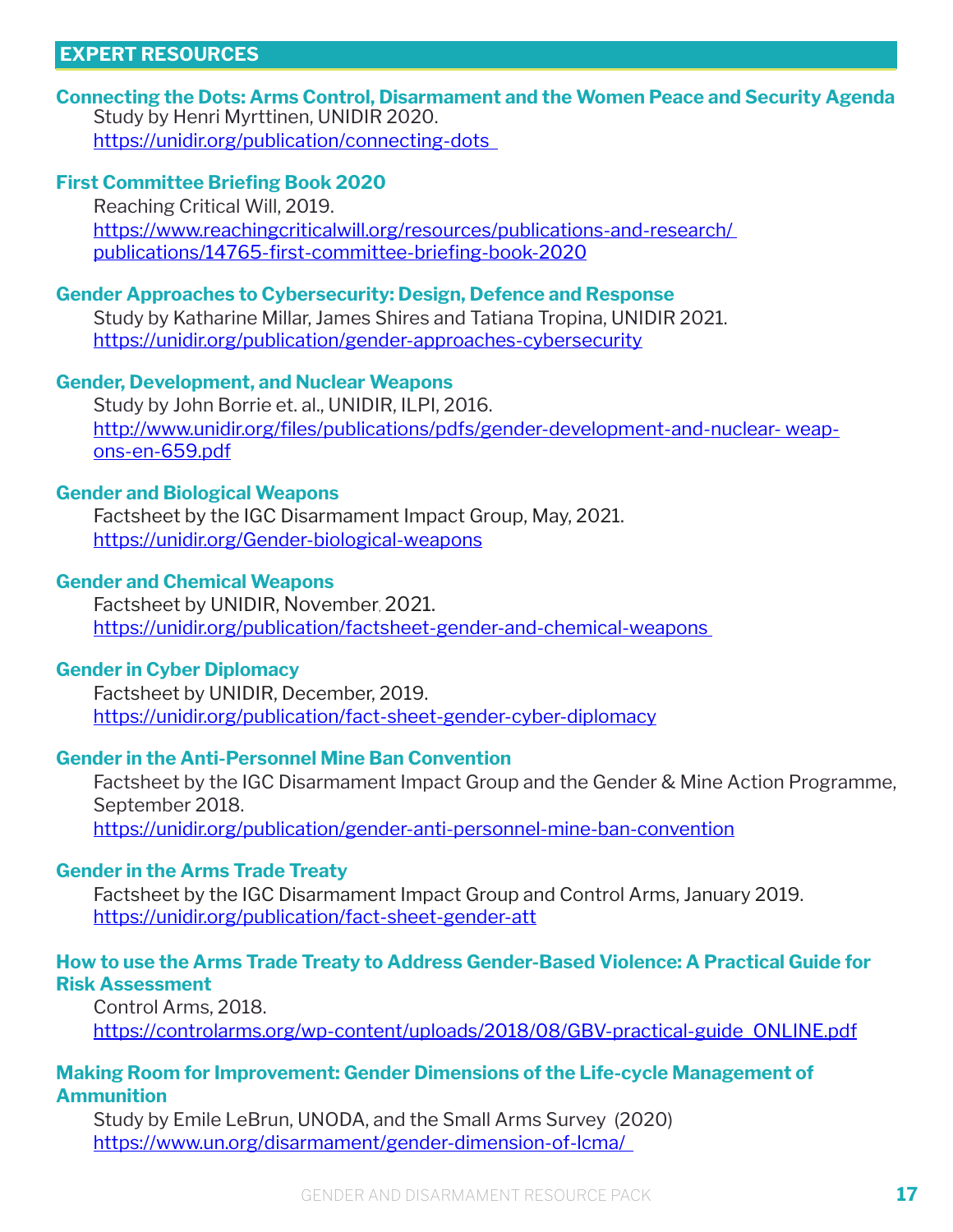#### **Missing Links: Understanding Sex- and Gender-Related Impacts of Chemical and Biological Weapons**

Study by Renata Hessmann Dalaqua, James Revill, Alastair Hay, Nancy Connell, UNIDIR, 2019.

[https://www.unidir.org/publication/missing-links-understanding-sex-and-gender-related-i](https://www.unidir.org/publication/missing-links-understanding-sex-and-gender-related-)mpacts-chemical-and-biological

#### **Operational Guidance on Victim Assistance Responsive to Gender and Other Diversity Aspects**

Gender and Mine Action Programme (GMAP), 2018. [http://www.gmap.ch/wp-content/uploads/2018/06/gmap\\_guidances\\_EN-web.pdf](http://www.gmap.ch/wp-content/uploads/2018/06/gmap_guidances_EN-web.pdf)

#### **Preventing Gender-based Violence through Effective Arms Trade Treaty Implementation**  Reaching Critical Will, 2017. Available upon request.

#### **Sex and Drone Strikes: Gender and identity in targeting and casualty analysis**

Reaching Critical Will and Article 36, 2014. [https://www.reachingcriticalwill.org/images/documents/Publications/sex-and- dr](https://www.reachingcriticalwill.org/images/documents/Publications/sex-and-)onestrikes. pdf

#### **Still Behind the Curve: gender balance in arms control, non-proliferation and disarmament diplomacy**

Study by Renata Hessmann Dalaqua, Kjølv Egeland, Torbjørn Graff Hugo, UNIDIR, 2019. <http://unidir.org/StillBehindTheCurve>

#### **System Update: Towards a Women, Peace and Cybersecurity Agenda.**

Study by Lisa et. al. 2021. UNIDIR: Geneva. [https://doi.org/10.37559/GEN/2021/03](https://doi.org/10.37559/GEN/2021/03 ) 

#### **The Value of Diversity in Multilateral Disarmament Work**

Study by John Borrie and Ashley Thornton, UNIDIR, 2008. [http://unidir.org/files/publications/pdfs/the-value-of-diversity-in-multilateral- disarma](http://unidir.org/files/publications/pdfs/the-value-of-diversity-in-multilateral- disarmament-)[ment-](http://unidir.org/files/publications/pdfs/the-value-of-diversity-in-multilateral- disarmament-)work-344.pdf

#### **Why Gender Matters in International Cyber Security**

Study by Deborah Brown and Allison Pytlak, APC/ WILPF, 2020. <https://www.apc.org/en/pubs/why-gender-matters-international-cyber-security>

#### **Women Managing Weapons: Perspectives for Increasing Women's Meaningful Participation in Weapons and Ammunition Management**

Study by Hana Salama and Emma Bjertén-Günther. 2021. UNIDIR: Geneva [https://doi.org/10.37559/GEN/2021/02](https://doi.org/10.37559/GEN/2021/02 )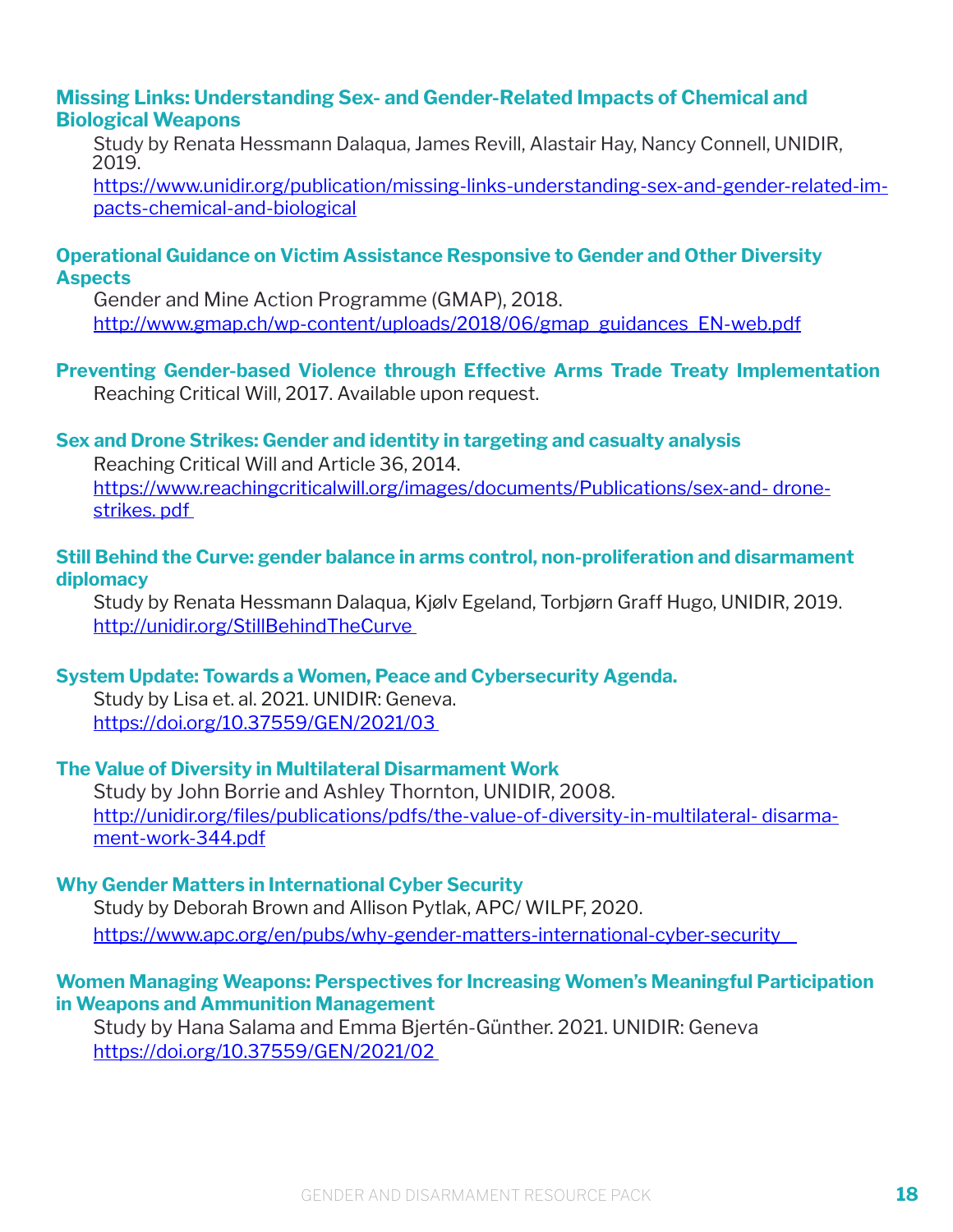#### **Integrating gender perspectives in the implementation of the Treaty on the Non- Proliferation of Nuclear Weapons**

Working paper submitted by Australia, Canada, Ireland, Namibia, Sweden and the United Nations Institute for Disarmament Research to the 2019 Preparatory Committee for the 2020 Review Conference of the Parties to the NPT, 18 April 2019. https://digitallibrary.un.org/ record/3801155?ln=en

#### **Improving gender equality in the Non-Proliferation Treaty review process**

Working paper submitted by Australia, Canada, Ireland, Namibia, Sweden and the United Nations Institute for Disarmament Research to the 2019 Preparatory Committee for the 2020 Review Conference of the Parties to the NPT, 18 April 2019. https://digitallibrary.un.org/ record/3800951?ln=en

#### **Gender in the Non-Proliferation Treaty: recommendations for the 2020 Review Conference**

Working paper submitted by Ireland to the 2019 Preparatory Committee for the 2020 Review Conference of the Parties to the NPT, 7 May 2019.

<https://reachingcriticalwill.org/images/documents/Disarmamen-fora/npt/prepcom19/> documents/WP48.pdf

#### **Enhancing Gender Equality and Women's Empowerment as an Integral Part of the Institutional Strengthening of the Biological Weapons Convention (BWC)**

Working paper submitted by Panama to the 2020 Meeting of the States Parties to the BWC, BWC/MSP/2020/WP.6, 19 November 2021. [https://undocs.org/BWC/msp/2020/wp.6](https://undocs.org/BWC/msp/2020/wp.6 ) 

#### **Joint statement by civil society on gender and disarmament (2021)**

WILPF on behalf of civil society organizations, at UNGA First Committee, 2021. [https://www.reachingcriticalwill.org/images/documents/Disarmament-fora/1com/1com21/](https://www.reachingcriticalwill.org/images/documents/Disarmament-fora/1com/1com21/statements/8Oct_gender.pdf  ) statements/80ct\_gender.pdf

#### **Joint statement by civil society on gender and disarmament (2020)**

WILPF on behalf of civil society organizations, at UNGA First Committee, 2020. <https://reachingcriticalwill.org/images/documents/Disarmamen-fora/1com/1com20/> statements/13Oct\_gender.pdf

#### **Statement on gender and the disarmament machinery (2019)**

Trinidad and Tobago on behalf of a group of States, thematic debate on disarmament machinery at UNGA First Committee, 2019.

http://reachingcriticalwill.org/images/ documents/Disarmament-fora/1com/1com19/ statements/31Oct\_gender.pdf

#### **Statement on gender and the disarmament machinery (2018)**

Namibia on behalf of a group of States, thematic debate on disarmament machinery at UNGA First Committee, 2018.

http://reachingcriticalwill.org/images/documents/Disarmament-fora/1com/1com18/statements/31Oct\_gender.pdf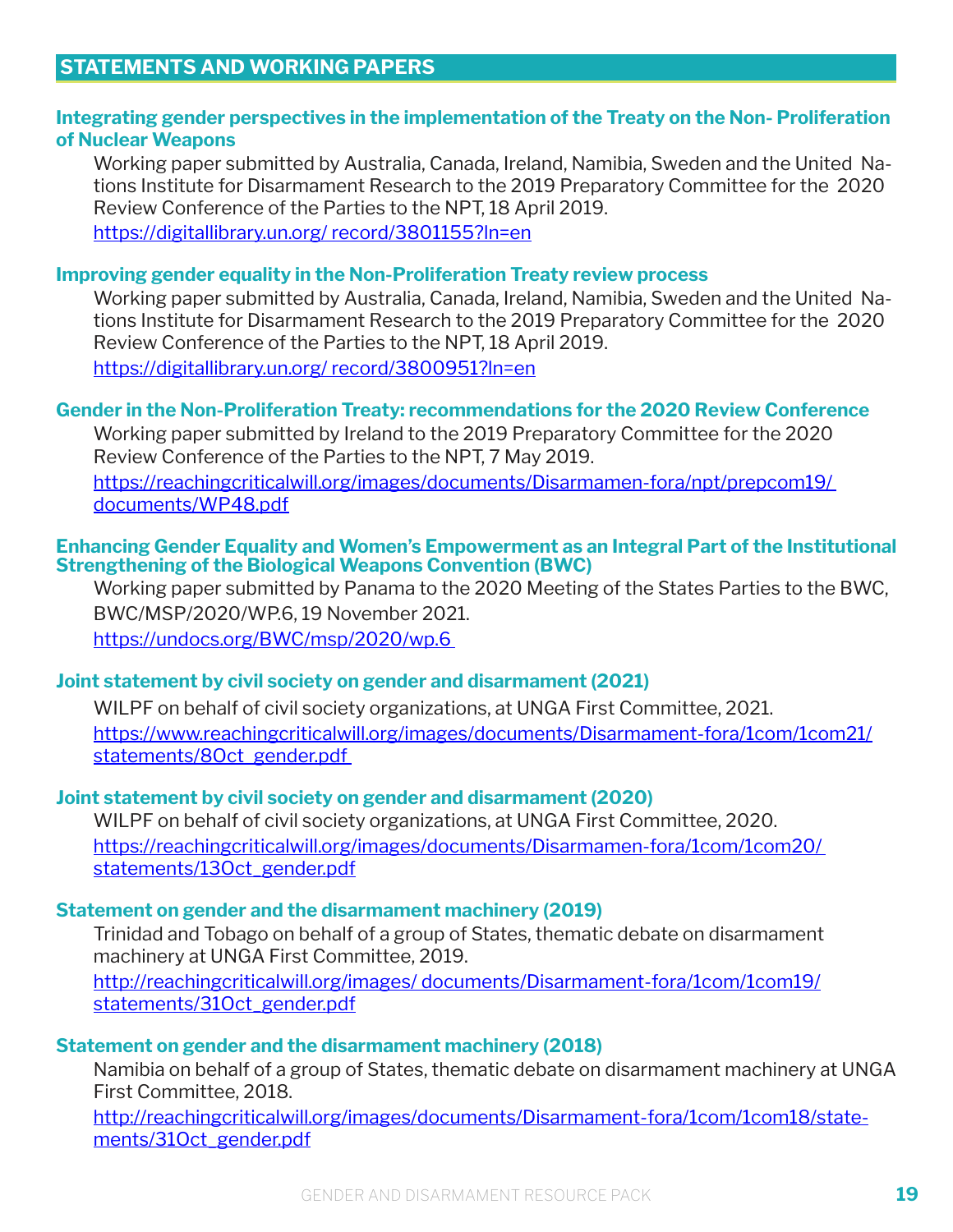## **References**

- 1. R.H. Dalaqua et al. 2019. "Still Behind the Curve: Gender Balance in Arms Control, Non- Proliferation and Disarmament Diplomacy", UNIDIR. Available at: https://www.unidir.org/publication/ still-behindcurve
- 2. H. Myrttinen. 2020. "Connecting the Dots: Arms Control, Disarmament and the Women Peace and Security Agenda", UNIDIR. Available at: [https://unidir.org/publication/connecting-dots](https://unidir.org/publication/connecting-dots )
- 3. Outcome of the Seventh Biennial Meeting of States to Consider the Implementation of the Programme of Action to Prevent, Combat and Eradicate the Illicit Trade in Small Arms and Light Weapons in All Its Aspects, A/CONF.192/BMS/2021/1, 11 August 2021.
- 4. Joint statement delivered by Costa Rica on behalf of a group of 59 countries, [https://reachingcriticalwill.](https://reachingcriticalwill.org/images/documents/Disarmament-fora/salw/bms2021/statements/28July_CostaRica_Group.pdf ) [org/images/documents/Disarmament-fora/salw/bms2021/statements/28July\\_CostaRica\\_Group.pdf](https://reachingcriticalwill.org/images/documents/Disarmament-fora/salw/bms2021/statements/28July_CostaRica_Group.pdf )
- 5. A.G. Dimmen, 2014. "Gendered impacts", Vienna Conference Series, no. 5, ILPI–UNIDIR.
- 6. K. Ozasa et al. 2012. "Studies of the mortality of atomic bomb survivors: Report 14, 1950-2003—an overview of cancer and noncancer diseases", Radiation Research, vol. 177 no. 3.
- 7. Chair's factual summary (working paper), NPT/CONF.2020/PC.II/WP.41, 16 May 2018, paragraph 10.
- 8. Idem.
- 9. Recommendations by the Chair to the 2020 NPT Review Conference (working paper), NPT/ CONF.2020/PC.III/WP.49, 10 May 2019, paragraph 66.
- 10. R.H. Dalaqua et al. 2019. "Missing Links: Understanding Sex- and Gender-Related Impacts of Chemical and Biological Weapons", UNIDIR. Available at: [https://unidir.org/publication/missing-links-](https://unidir.org/publication/missing-links- ) understanding-sex-and-gender-related-impacts-chemical-and-biological
- 11. International Gender Champions Disarmament Impact Group. 2021. Factsheet: Gender and Biological Weapons. https://unidir.org/Gender-biological-weapons.
- 12. Enhancing Gender Equality and Women's Empowerment as an Integral Part of the Institutional Strengthening of the Biological Weapons Convention (BWC). Working paper submitted by Panama to the 2020 Meeting of the States Parties to the BWC, BWC/MSP/2020/WP.6, 19 November 2021
- 13. D. Brown and A. Pytlak, 2020, "Why Gender Matters in International Cyber Security", WILPF and APC, available at:<https://www.apc.org/en/pubs/why-gender-matters-international-cyber-security;> and K. Millar, J. Shires and T. Tropina, 2021, "Gender Approaches to Cybersecurity: Design, Defence and Response", UNIDIR, available at: https://unidir.org/publication/gender-approaches-cybersecurity
- 14. Final Substantive Report of the OEWG on developments in the field of information and telecommunications in the context of international security, A/AC.290/2021/CRP.2, 10 March 2021. Available at: [https://front.un-arm.org/wp-content/uploads/2021/03/Final-report-A-AC.290-2021-CRP.2.pdf](https://front.un-arm.org/wp-content/uploads/2021/03/Final-report-A-AC.290-2021-CRP.2.pdf   )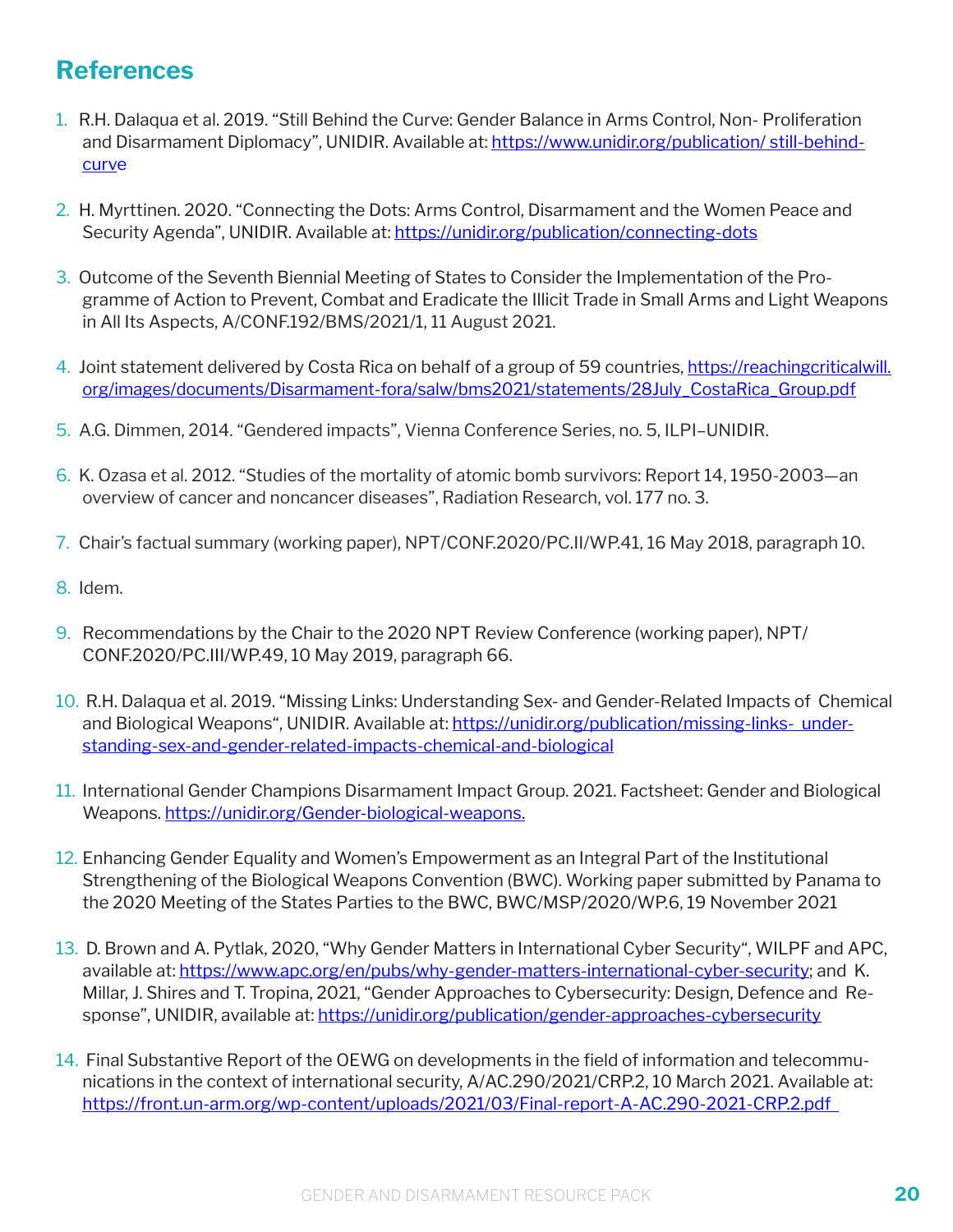- 15. International Gender Champions, 2018. "Gender-Responsive Assemblies: An Agenda for Concrete Action". Available at: <https://genderchampions.com/>
- 16. These guidelines were proposed by the United Nations Development Programme (UNDP), in its 2018 publication "Let's speak gender".